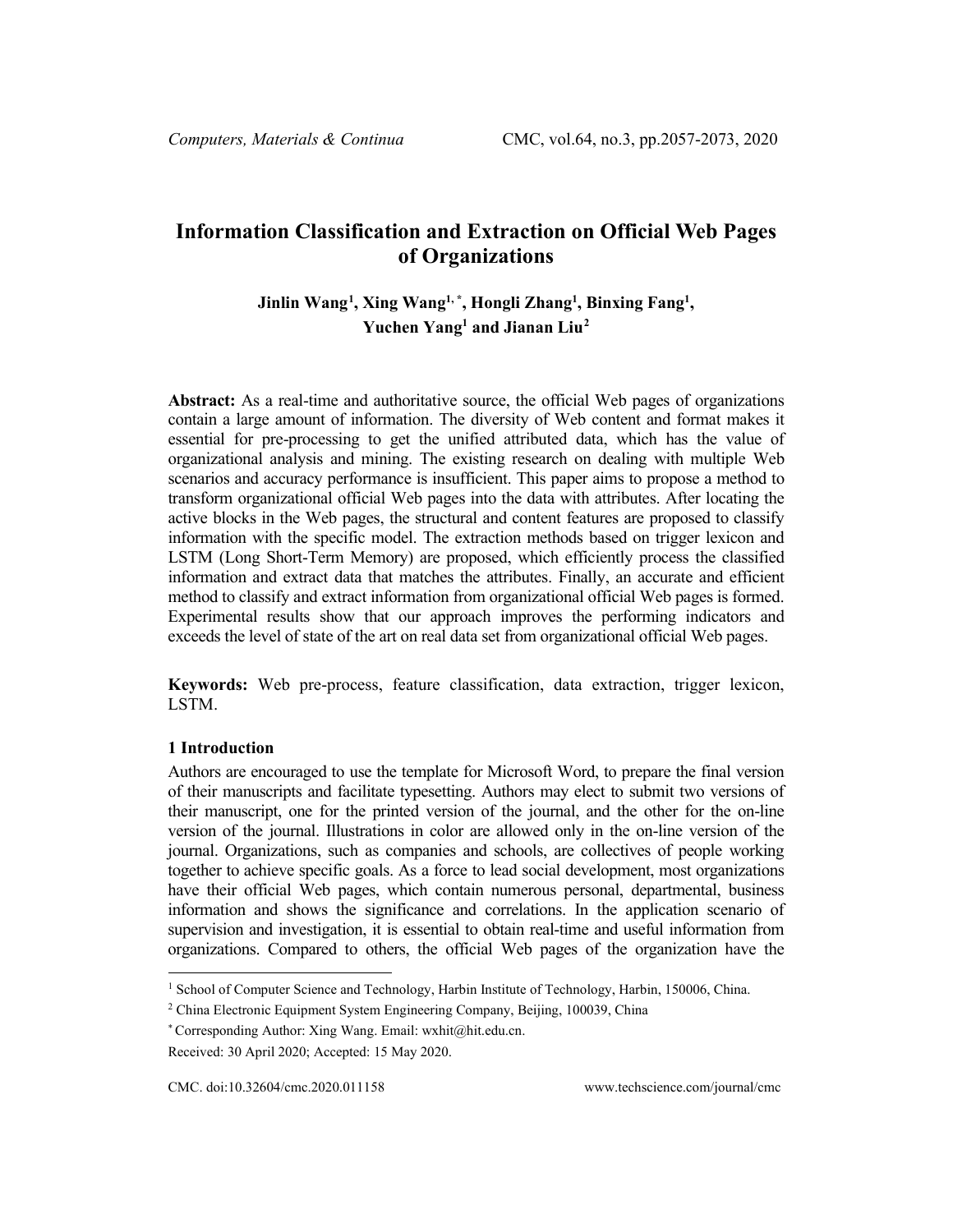following characteristics: 1) The content ministers to the public perception. 2) The time of publication is real-time. 3) The information contained is authoritative. Mining the value of information through the essential pre-processing contribute to the works such as analyzing organization relationships and predicting the development trend.

To effectively analyze the information in official Web pages of organizations, preprocessing complex multi-source Web pages should be an essential pre-step. There exist several problems in the current research as follows:

1) Public data sets related to these Web pages are lacking [Pasternack and Roth (2009); Hernández, Rivero, Ruiz et al. (2014)], which requires crawling by researchers.

2) Every organizational Web page has its layout and content [Gautam and Kumar (2013); Saleh, Abulwafa and Al Rahmawy (2017)], which contains much irrelevant information.

3) The organizational information is of varying lengths [Thamviset and Wongthanavasu (2014); Wang, Ma, Zhang et al. (2008)], which makes it challenging to map attributes.

In general, there is still no effective method to deal with the official Web pages of organizations.

In this paper, the information classification and extraction method for the official Web pages of organizations has been proposed, which processes Web pages into unified attributed information. Active information blocks are obtained based on the analysis of valid characters. By combining the structural and content features of Web pages with the specific model, this method accurately completes the information classification. For organizational information of varying lengths, two processing methods based on trigger rule and LSTM are proposed to extract the classified information. The architecture of the classification and extraction method is shown in Fig. 1.



**Figure 1:** Framework of the proposed processing method

The main contributions of the paper are summarized as follows:

1) It is an effective research to design classification and extraction methods specifically on the official Web pages of the organizations.

2) After locating the active information blocks of the official Web pages, the specific structural and content features for classification are proposed and proved effective by the experiments.

3) Innovatively combined with the trigger lexicon and LSTM, methods for extracting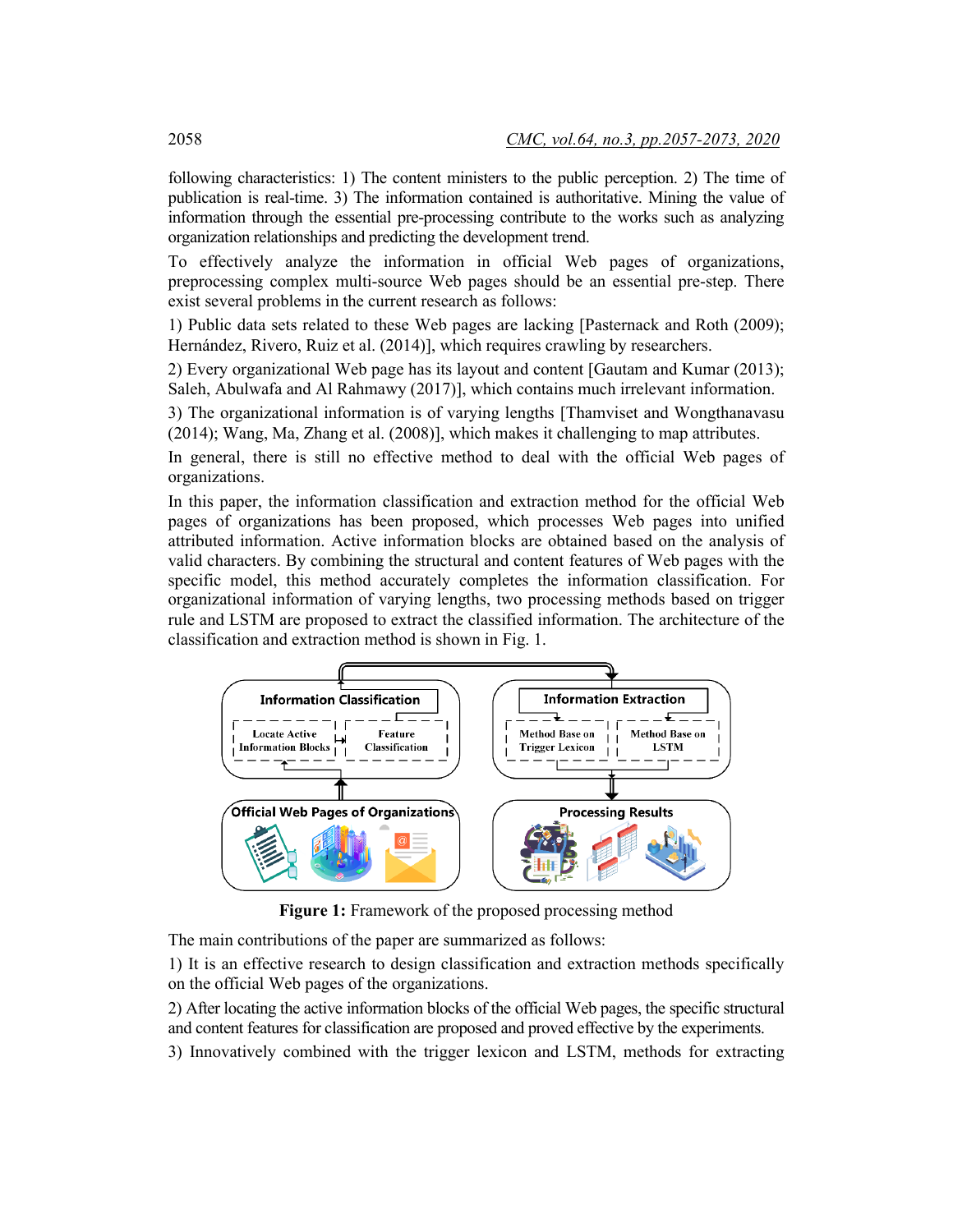types of information for organizational Web pages are designed, which have better performance than the similar methods.

The remaining of this paper is organized as follows. Recent studies are described in Section 2. Information classification and extraction method for official Web pages are presented in Sections 3 and 4. Experimental work is given by using real official Web page data set in Section 5. Finally, discussion and conclusion are presented in Section 6.

### **2 Related work**

In this section, recent studies are divided into the classification and extraction of Web page information.

### *2.1 Classification on Web page information*

Classification of Web pages plays an essential role in the process of content mining. Hashemi [Hashemi (2020)] surveyed the proposed methodologies in the literature, but also traces their evolution and portrays different perspectives toward this problem. Recent studies mainly focus on the following two aspects: classic text classification and classification based on Web page features.

In the aspect of classic text categorization, Gautam et al. [Gautam and Kumar (2013)] improved the mutual information formula by adding the class correlation balance factor. Then they applied it to the feature weighting algorithm, which significantly enhances the effect of text categorization. Saleh et al. [Saleh, Rahmawy and Abulwafa (2017)] proposed *ONBC*, a novel strategy for vertical Web page classification, which employs several Web mining techniques, and depends mainly on proposed multi-layered domain ontology. Xu et al. [Xu, Yu and Qi (2018)] presented a novel sensitive information classification algorithm and topic tracking algorithm for Tibetan Web pages contents. However, Web pages are semi-structured HTML documents, which have the structural features of layout and rendering in addition to text information. Therefore, this classification method based on the classic text has some limitations in the application of practical problems.

Based on traditional text classification methods, many studies work around Web page features. Pasternack et al. [Pasternack and Roth (2009)] looked for the largest sub sequence of Web page and got the content of Web information by segmentation with the proposed method *EMSS*. Hernández et al. [Hernández, Rivero, Ruiz et al. (2014)] proposed an unsupervised URL-based Web page classification method. By constructing some URLs, it classifies categories of Web pages and matches the classified Web pages with patterns. Saleh et al. [Saleh, Abulwafa and Al Rahmawy (2017)] proposed a new centroid-based model to solve the class imbalance problem, which learns from the training data and weighs each category to indicate the data distribution of the corresponding categories. Wang et al. [Wang and Qu (2017)] proposed a new method of Web text classification based on the improved CNN and SVM, using the CNN model with the five-layer network structure to extract text feature and then classify and predict by using SVM. Onan [Onan (2016)] presented a comparative analysis of four different feature selections and four different ensemble learning methods based on four different base learners. The experimental results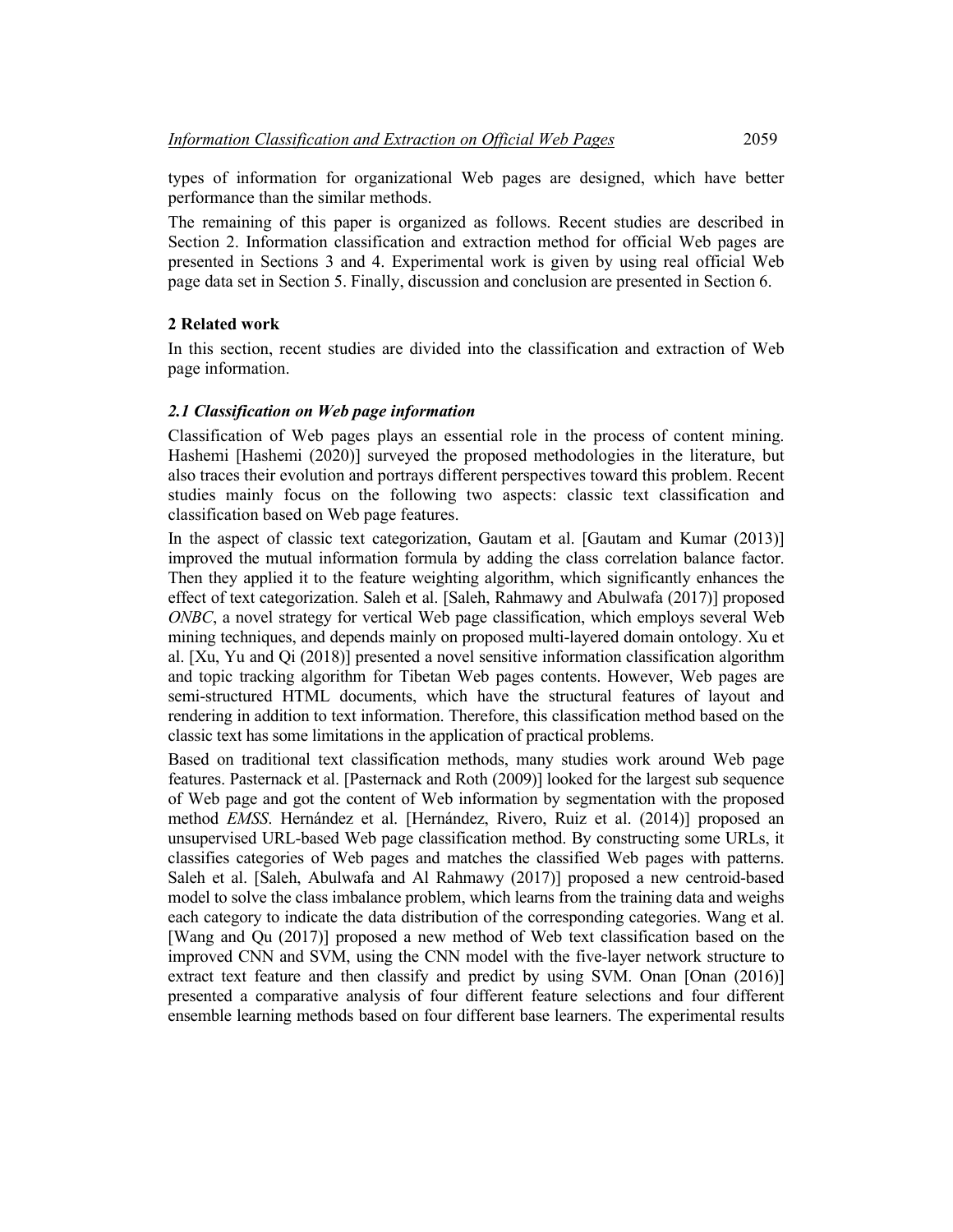of these methods indicate that feature selection and ensemble learning can enhance the predictive performance of classifiers in Web page classification.

### *2.2 Extraction on Web page information*

According to the extraction methods, recent studies can be divided into three categories: pattern-based, domain ontology-based and machine learning-based methods.

Thamviset et al. [Thamviset and Wongthanavasu (2014)] designed a semi-supervised extraction system and proposed *ERSP*, a method of information extraction based on repetitive patterns. Moreover, this system applies the topic tree clustering algorithm to cluster the target data record and create extraction patterns. Li et al. [Li, Jiang, Xu et al. (2017)] built a Web information retrieval matching and structure extraction model based on search engine, which realized the algorithm of locating and automatically extracting multi-Web news information with regular expression. However, when the structure of Web pages changes, the extraction rules need to be modified.

Compared with the pattern-based approach, the domain ontology-based method *ClusTex* proposed by Ashraf et al. [Ashraf, Özyer and Alhajj (2008)] has its specificity and limitations. Domain ontology is the collective knowledge recognized by people in a specific domain and can also be learned by many Web pages. Moreover, *ClusTex* takes more effort to construct. Zhang et al. [Zhang and Ding (2015)] introduced Web page segmentation into the stage of Web page pretreatment, by analyzing the ontology-based Web information extraction technology. Vigneshwari et al. [Vigneshwari and Aramudhan (2015)] develop a model based on the multiple constructed ontologies from the mutual information, which experimental results shows a healthy improvement for quick access of useful data from a huge information resource like the Internet.

Web page information extraction based on machine learning is to utilize learning models such as conditional random field method [Li (2012)], SVM (support vector machine) method [Wu, Hu and Liang (2014)] and multimodal learning [Gong, Wang and Peng (2017)] to transform Web page information extraction into model optimization. The advantage of this method is that it can better adapt to the change of the structure of the Web page, meanwhile the cost is high.

Therefore, to classify the official Web page information effectively, the combination of location and feature is adopted. In the process of extracting the classified data, the appropriate method is applied according to the classification features, which is a reasonable way to classify and extract the official Web page information.

### **3 Classification on official Web pages**

In this section, an information block location method based on valid characters is proposed to complete the information classification work. After that, the structural and content classification features are summarized in Tab. 1 to classify the active blocks in official Web pages.

### *3.1 Location of active information blocks*

The block location is an effective way to identify the active ingredients in Web pages. As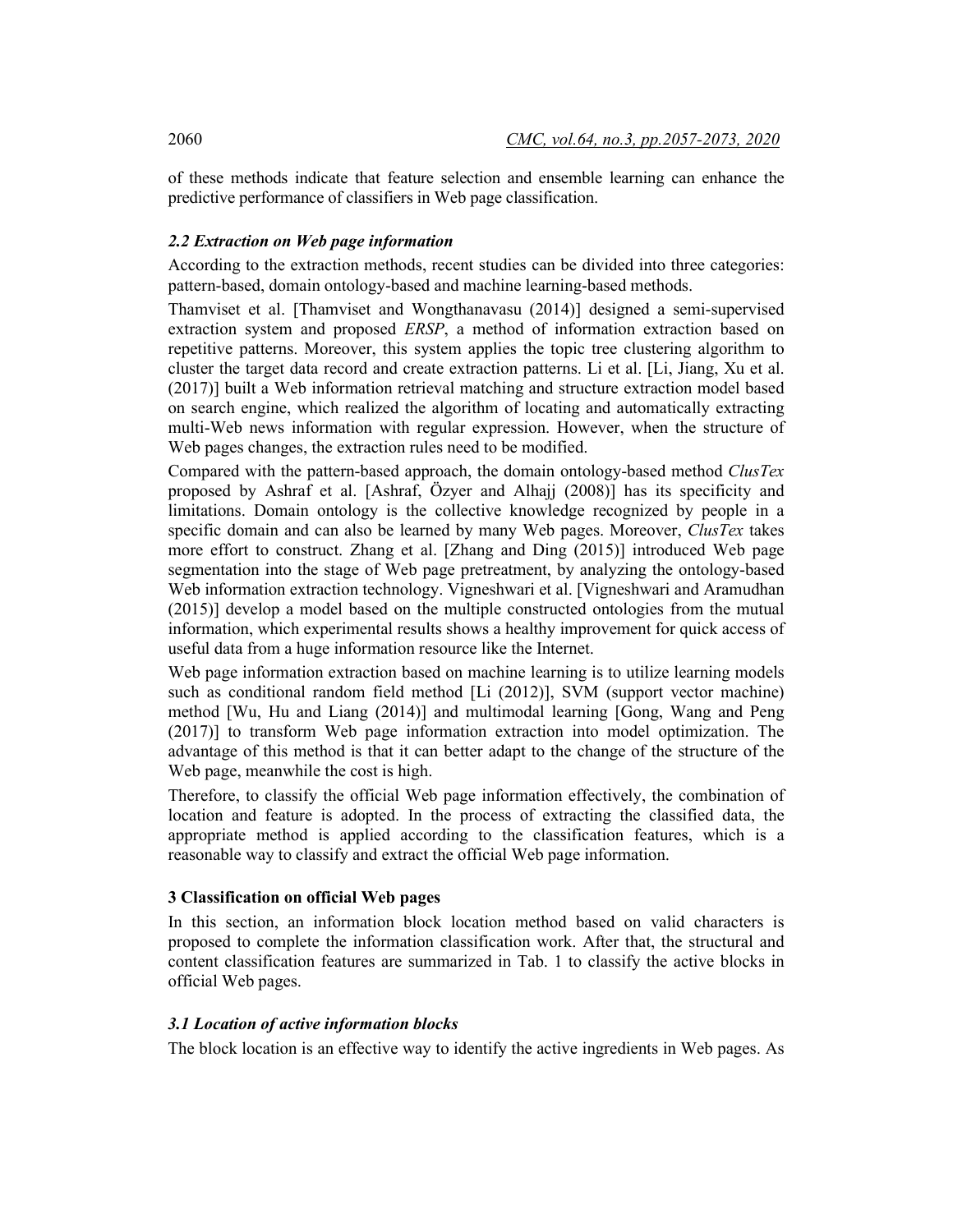for the official organizational Web pages, valid characters are mostly articles, prepositions and conjunctions, which is the key to express a sentence smoothly. Therefore, it is feasible to utilize the valid character to locate active information blocks in pages. The existence of valid characters indicates that the texts are semantically complete and smooth sentences. The more valid characters the DOM node contains, the more feasible it is to be the active information block.

| <b>Notation</b> | Signification                                                | Range   |
|-----------------|--------------------------------------------------------------|---------|
| <b>MPV</b>      | Maximum percentage of valid characters in subtags            | $0-1$   |
| <b>MDP</b>      | Maximum percentage difference of valid characters in subtags | $0 - 1$ |
| <b>NSW</b>      | Number of subtags                                            | Integer |
| <b>CPP</b>      | Character information character ratio                        | $0 - 1$ |
| <b>NSP</b>      | Maximum number of occurrences of the same name               | Integer |
| <b>NBI</b>      | Number of business information                               | Integer |
| <b>CPD</b>      | Department information character ratio                       | $0 - 1$ |
| <b>NSD</b>      | Number of occurrences of the same department name            | Integer |
| <b>CPB</b>      | Business information character ratio                         | $0-1$   |

**Table 1:** Summary of classification features

The valid characters can be regarded as an attribute of the DOM tree node to combine number. As shown in algorithm *CountChars*, an attribute named *validChars* is added. When a node is a leaf of the DOM tree, the text content of the node is judged to contain valid characters. After processing, a Web page file with attribute *validChars* can be obtained, in which DOM node shows the number of valid characters. The number of valid characters represents the possibility where the node locates in the information block.

**Definition 1.** *i* represents a node in the DOM tree.  $C_i$  represents the number of valid characters of *i*, and *j* represents the subnode of *i*. The maximum character ratio of the subnode (*MPV*) is defined as follows.

$$
MPV = \max_{j \in child(i)} \frac{c_j}{c_i} \tag{1}
$$

*MPV* indicates the importance of child nodes in parent nodes. As shown in the block location algorithm *Major*, the DOM tree with attribute *validChars* is added to check all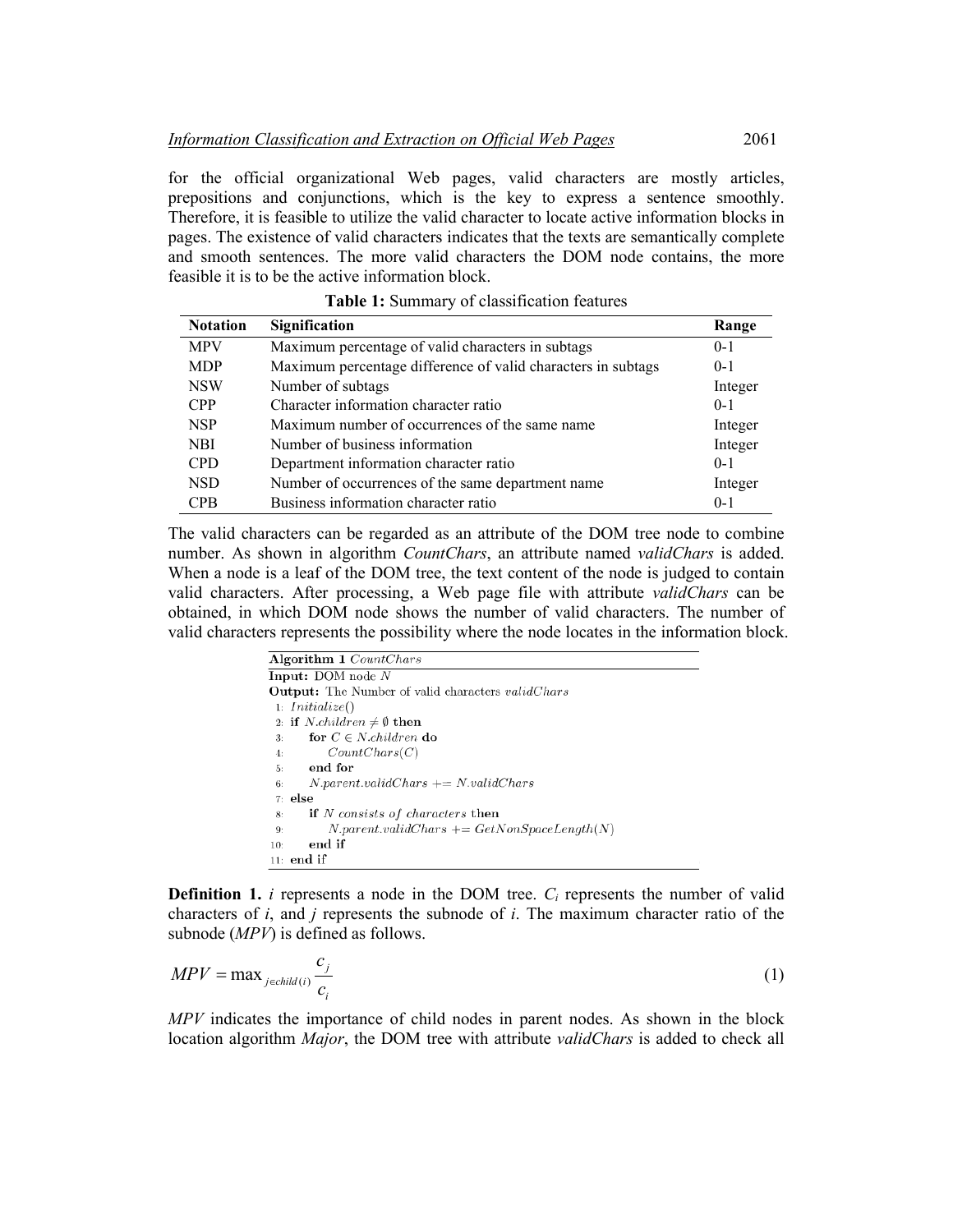the subnodes, find the maximum value node, and select the maximum value node *maxNode*. If the value of *MPV* is less than the threshold *k*, *Major* stops and outputs the current node. Otherwise, *Major* is recursively performed on *maxNode* until the Web page information block is determined.

| Algorithm $2$ <i>Major</i>                                                 |
|----------------------------------------------------------------------------|
| <b>Input:</b> DOM node $N$ , threshold value $k$                           |
| <b>Output:</b> Subnode maxNode with the largest value of <i>validChars</i> |
| 1: $maxNode = null$                                                        |
| 2. $maxValidChars = 0$                                                     |
| 3: totalValidChars = 0                                                     |
| 4. for $C \in N$ children do                                               |
| $totalValidChars = totalValidChars + C.validChars$<br>5:                   |
| if $C.validChars > maxValidChars$ then<br>6:                               |
| $maxValidChars = C.validChars$<br>7:                                       |
| $maxNode = C$<br>8:                                                        |
| end if<br>9:                                                               |
| $10:$ end for                                                              |
| 11: if $maxNode \neq null$ then                                            |
| if $maxValidChars/totalValidChars < k$ then<br>12:                         |
| $\textbf{Return } maxNode$<br>13:                                          |
| else<br>14:                                                                |
| Major(maxNode)<br>15:                                                      |
| end if<br>16:                                                              |
| $17:$ end if                                                               |
|                                                                            |

#### *3.2 Structural features of official Web pages*

After analyzing the organization's official Web pages with the location of active information blocks, the information that needs to be classified is obtained. These active information blocks have features, which mainly reflected in the structure and content of Web pages. Considering the valid characters and sub tags, three structural features are given as follows.

- 1) The maximum proportion of valid characters in subtags of Web page information  $(MPV$  is shown in Eq. (1)).
- 2) The maximum difference in the proportion of valid characters in subtags of Web page information (*MDP*).

$$
MDP = \max_{j \in child(i)} \frac{c_j}{c_i} - \min_{j \in child(i)} \frac{c_j}{c_i}
$$
 (2)

As shown in Eq.  $(2)$ , *i* represents the node with DOM number.  $C_i$  represents the number of valid characters of DOM node *i*, and *j* represents the child of DOM node *i*.

3) The number of sub tags in Web page information (*NSW*).

$$
NSW = \sum_{\text{sechildnode}} 1 \tag{3}
$$

In Eq. (3), *childnode* denotes a set of sub tag nodes and *s* indicates specific result.

As shown in Fig. 2, the cumulative distribution of structural features in the experimental data set proves the validity.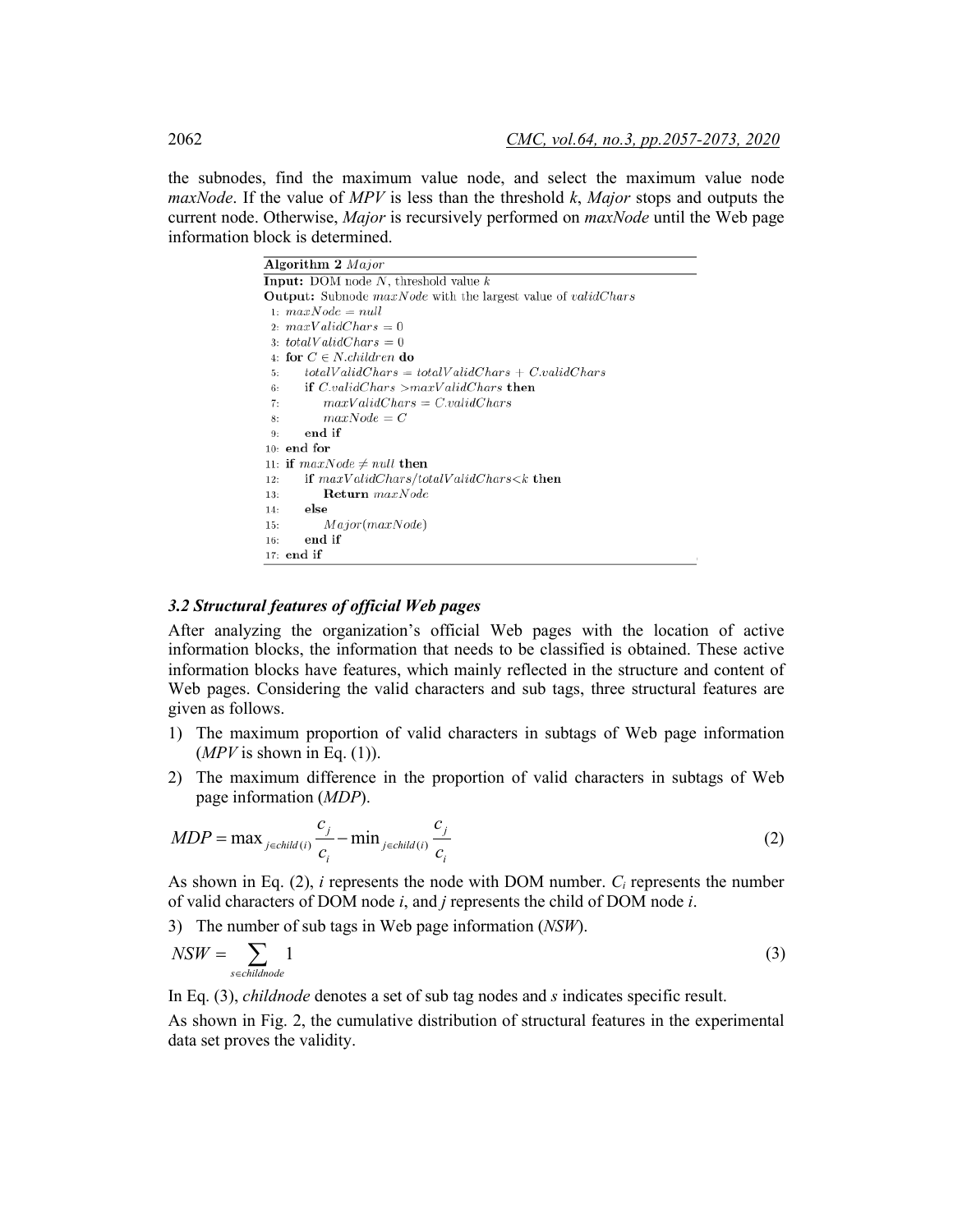

**Figure 2:** Cumulative distribution of structural features

#### *3.3 Content features of official Web pages*

In the research of this paper, the classification is mainly oriented to the three types of information as follows. 1) Personal information comes from the employees of the organization, such as name, age, and school. 2) Department information comes from the organizational departments, such as name, e-mail, and functions. 3) News information comes from organizational news, such as name, description, and knowledge. Considering the proportion of different types of information determines the effect of classification, here list six content features in the official organizational Web pages as follows.

1) The character proportion of personal information (*CPP*)

$$
CPP = \frac{\sum_{s \in P} \sum_{r \in s} r}{SUM}
$$
 (4)

As shown in Eq. (4), *P* denotes the result set of regular matching of personal information class and *s* represents each specific result. *r* denotes the characters in *s*, and *SUM* represents the total number of valid characters in the Web page information block.

2) The number of the same personal name (*NSP*)

$$
NSP = \sum_{s \in S} 1 \tag{5}
$$

In Eq. (5), *S* represents the set of identical names in the main body information block and, *s* represents each specific result. The most significant difference between the list type single-person and the list type multi-person information pages is that there will be multiple same personal names.

3) The number of business information (*NBI*)

$$
NNI = \sum_{s \in N} 1 \tag{6}
$$

As shown in Eq. (6), *N* denotes the regular matching result set of news and *s* indicates each concrete result.

4) The character proportion of departmental information (*CPD*)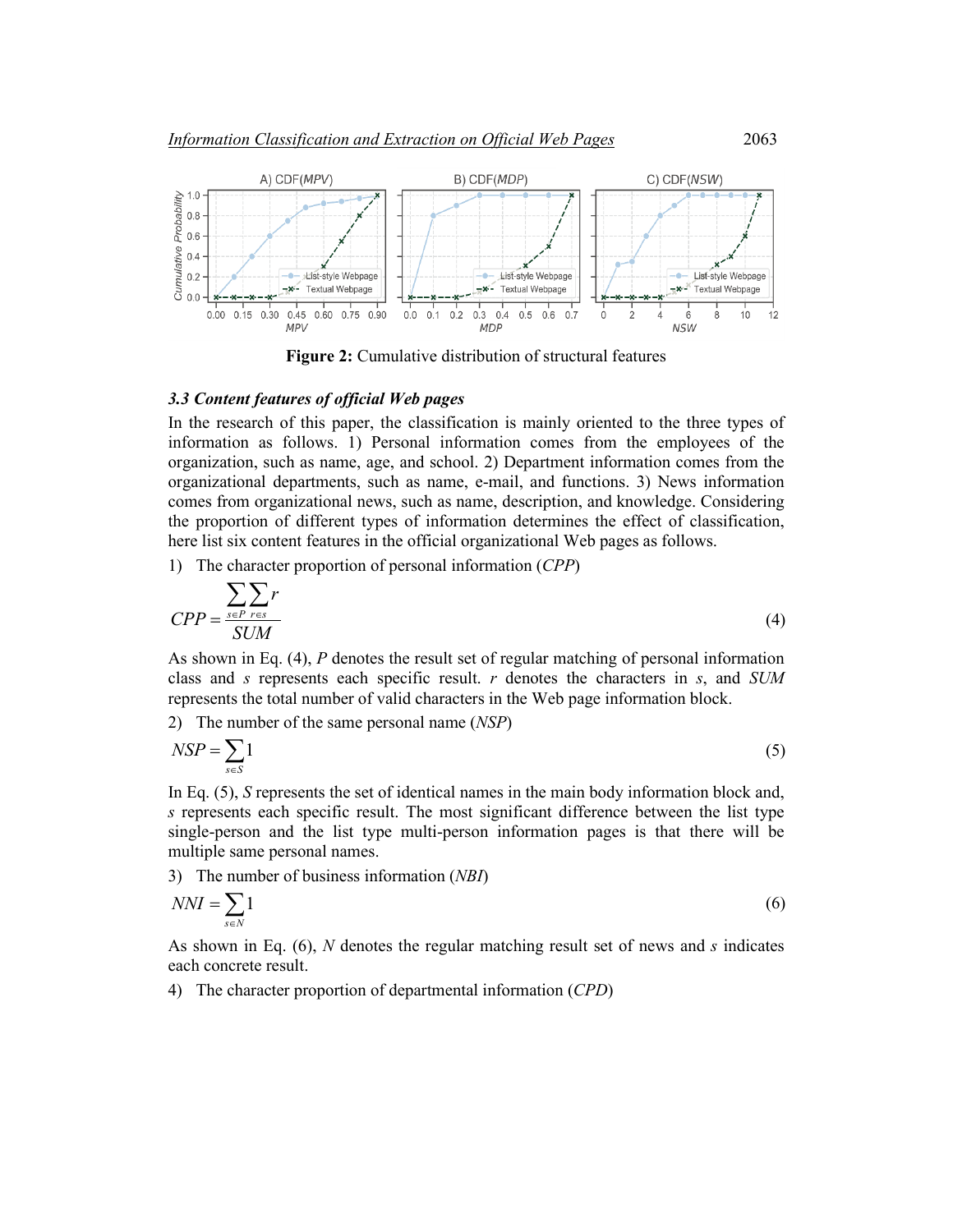$$
CPD = \frac{\sum_{s \in D} \sum_{r \in s} r}{SUM}
$$
 (7)

In Eq. (7), *D* represents the regular matching result set of the departmental classes, *s* denotes each specific result and *r* represents the characters in *s*. *SUM* denotes the total number of valid characters in the Web page information block.

5) The number of the same departmental name (*NSD*)

$$
NSD = \sum_{s \in K} 1\tag{8}
$$

As shown in Eq. (8), *K* denotes the same set of department names in the main body information block, and *s* indicates each specific result. The most significant difference between the list-style single-department and the list-style multi-department information pages is that there will be more same departmental names.

6) The character proportion of business information (*CPB*)

$$
CPB = \frac{\sum_{s \in C} \sum_{r \in s} r}{SUM}
$$
 (9)

In Eq. (9), *C* denotes the regular matching result set of business information, *s* represents each specific result and *r* denotes the characters in *s*. *SUM* represents the total number of valid characters in the Web page information block.

The cumulative distribution of the experimental data set shown in Fig. 3 proves the validity of content features.



Figure 3: Cumulative distribution of content features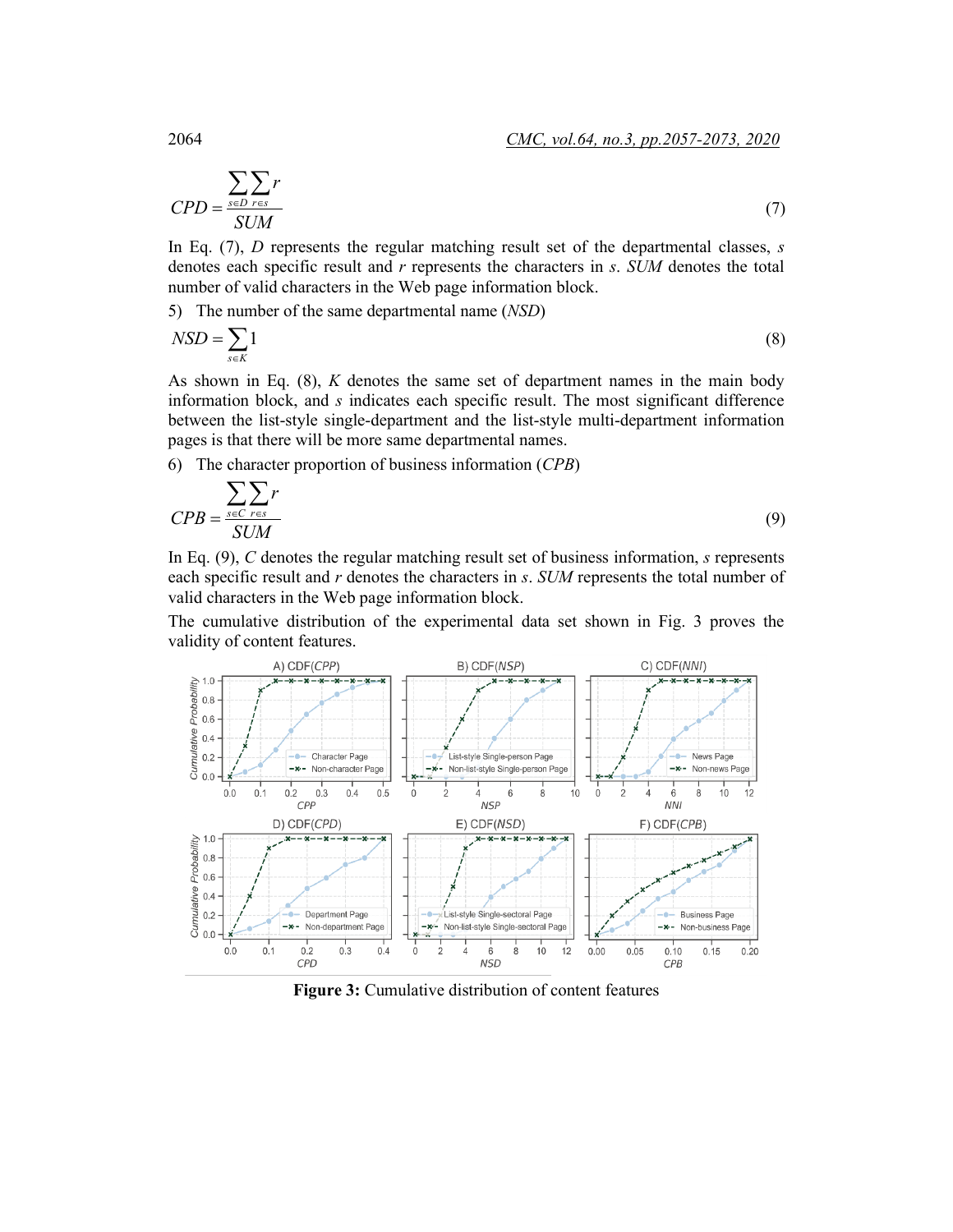### **4 Extraction on official Web pages**

After locating the active blocks and presenting the features, the information of the organization's official Web page is classified. Information with a short length can be extracted by rules, while others require experience in the extraction process. Two methods based on trigger lexicon and LSTM are proposed to extract attributes of the classified organizational information as follows.

### *4.1 Extraction method based on trigger lexicon*

It has difficulty to identify personal and departmental information in official Web pages. *TRIE*, a method of information extraction based on trigger lexicon is proposed. The trigger lexicon of target extraction information is established, and the process of rule matching is applied to extract the trigger lexicon.

#### Algorithm 3 TRIE

```
Input: Text S to be extracted, triggering lexicon Q, rule base W
Output: Structured information text R1: textSplit(S)2: R = \emptyset3: for i \in textSplit do
      while j \in i and q \in Q do
 4:if RecordMatch(j, q) then
 5:for w \in W[j] do
 6:
                if RecordMatch(i, w) then
 7:8:R.append(i)break
 9:end if
10:end for
11:12:end if
       end while
13:14: end for
```
In the information that needed to be extracted, there always exist some trigger words such as verbs and nouns. Constructed by expert knowledge, the trigger lexicon to extract information is shown in Tab. 2. It is essential to locate the sentences where the information to be obtained. The corresponding rules are matched by searching the rule base, which is a collection of regular expressions for an attribute that has excellent extraction effects for types of known classifications.

**Table 2:** Example of trigger lexicon

| Category   | <b>Trigger Word</b>                              |
|------------|--------------------------------------------------|
| Name       | Mrs., Ms., Mr., Sir                              |
| Phone      | Telephone, Phone, Mobile Phone.                  |
| School     | Graduate, Graduation, Institution, School.       |
| Function   | Responsible, Bear, Undertake, Support, Provides. |
| Department | Department, System, Unit, Part, Troop.           |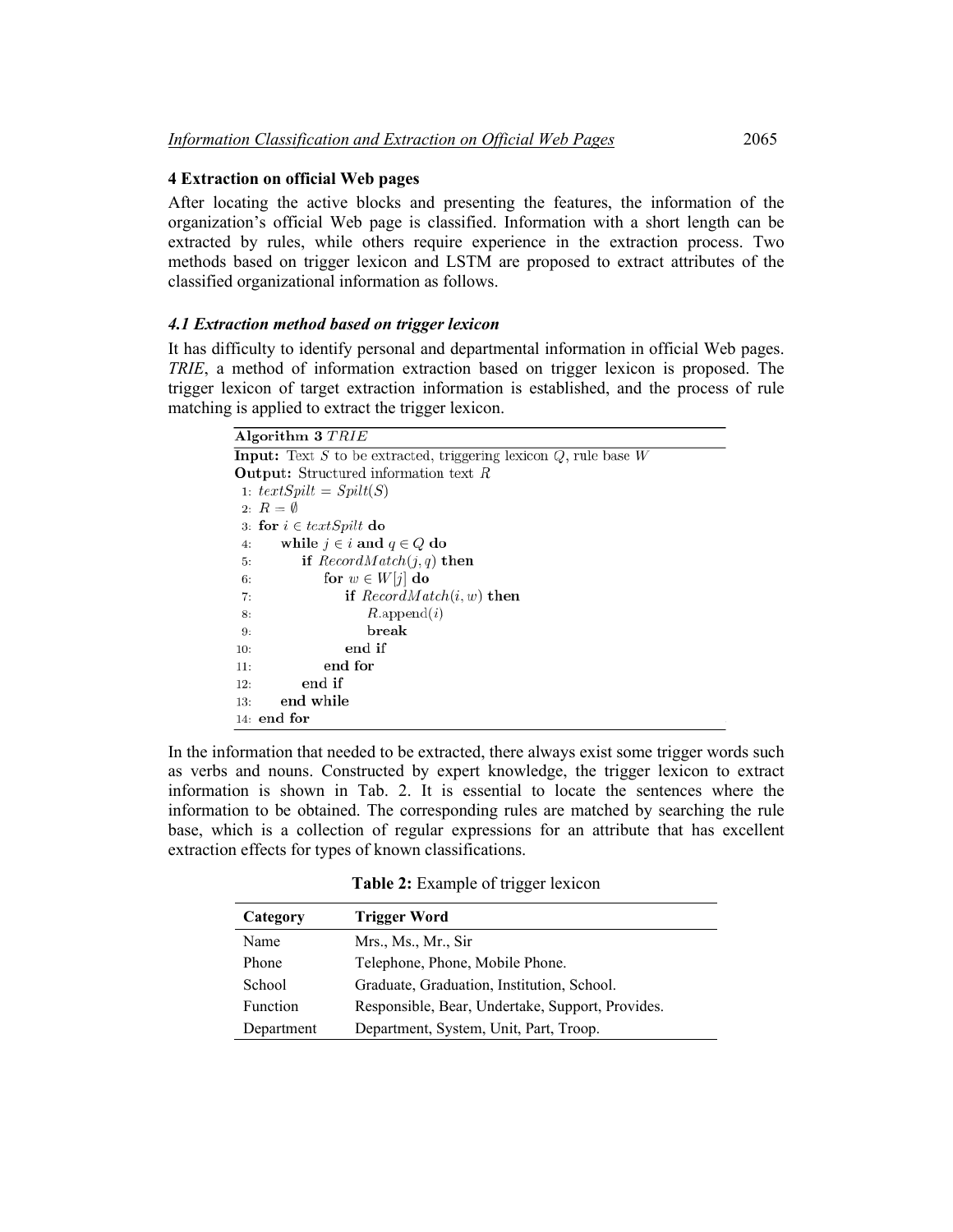#### *4.2 Extraction method based on LSTM*

The work scope of organizations is reflected in their business information from official Web pages, which has several features as follows: 1) no apparent triggers; 2) no structural similarity; 3) lives in a long text. Due to the long length of business information, natural language processing is required. RNN (Recurrent Neural Network) can vectorize sentences and find optimal solutions at high speed. However, the gradient disappears after the training time increases in training RNN model using the business information because RNN can only remember part of the data. LSTM [Hochreiter and Schmidhuber (1997)] is a cyclic neural network model with control units such as the input, output, and forget gate. It makes the weight parameters of the cyclic structure continuously change during the learning process and adds long-term dependency based on RNN. LSTM can deal with the long-term dependence in the previous text and judges the next after understanding the past. Due to the features mentioned in the business information, LSTM has advantages over other methods in processing business information.

As shown in Fig. 4, an information extraction method based on LSTM is proposed. Firstly, the text containing a long length of information is selected and divided into clauses. The information, such as business name and description, is identified by expert labeling. The performance of the LSTM model is gradually improved by continuous training. The business information of organizations in different fields labeled by experts is utilized as the training set. The processing model contains word2vector, vector joint, LSTM computing, and softmax selection, which is utilized to perform probability calculation on the business information to obtain the label with the highest matching value. After calculating by the model, business information and their corresponding labels are obtained.



**Figure 4:** Schematic diagram of the LSTM model

This paper proposes *LSTMIE*, a statistics-based algorithm that utilizes the number and the proportion of labels in each statement to extract business information. *LSTMIE* only needs *O (n)* times to achieve the extraction result.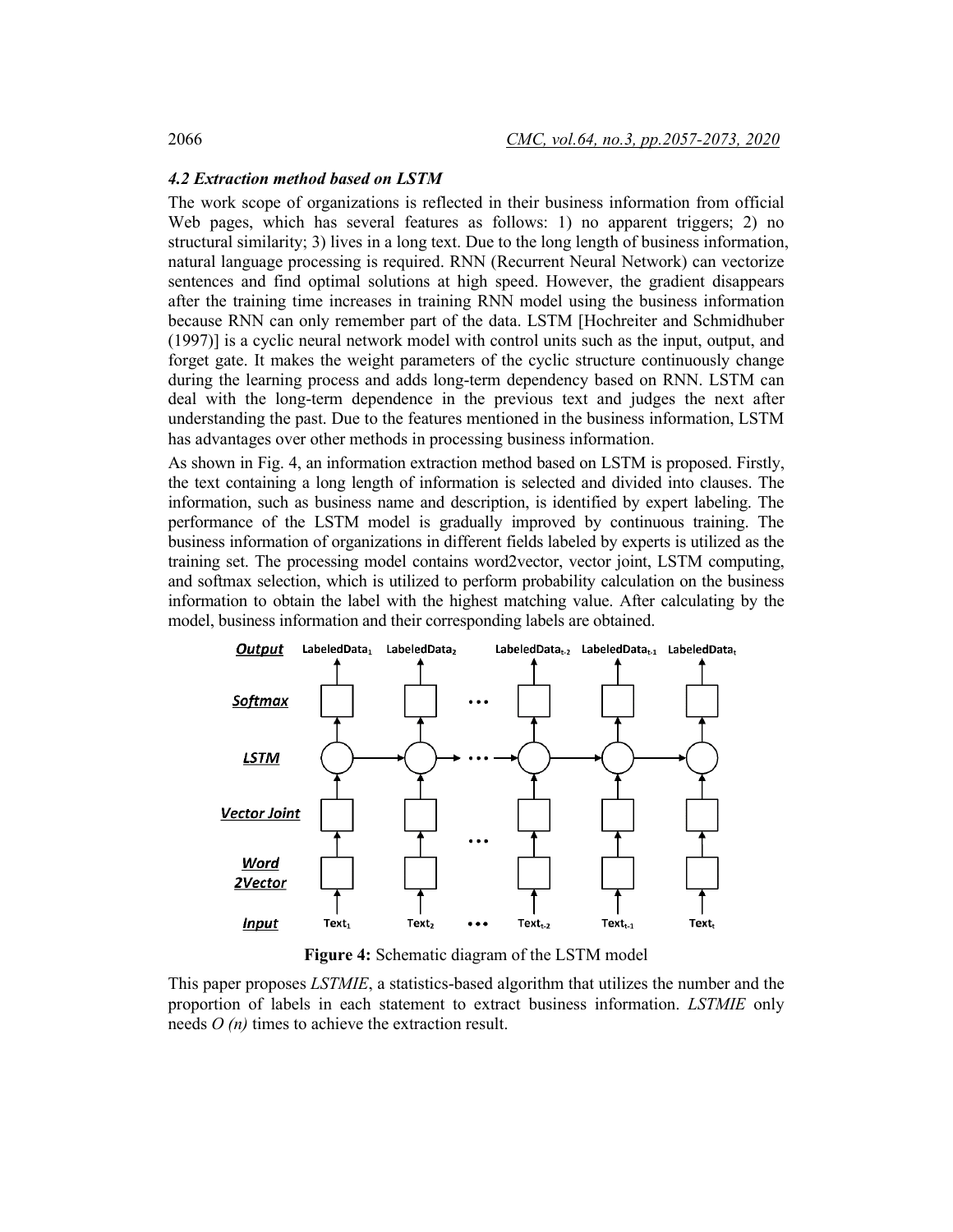| Algorithm 4 <i>LSTMIE</i>                                                      |
|--------------------------------------------------------------------------------|
| <b>Input:</b> Text T with annotation, threshold value $k$                      |
| <b>Output:</b> Text $R$ with business information                              |
| 1: $textSplit = Split(T)$                                                      |
| 2: $R = \emptyset$                                                             |
| 3: for $i \in textSplit$ do                                                    |
| <b>if</b> $IndudeContinuously BusinessName(i)$ or $#BusinessProfiles(i)$<br>4: |
| / $#Words(i) > k$ then                                                         |
| 5: $R.\text{append}(i)$                                                        |
| end if<br>6:                                                                   |
| $7:$ end for                                                                   |

### **5 Experimental study**

After introducing the implementation of the above methods, this section will explain the experimental part, including data set, environment and experimental results.

### *5.1 Data set and environment*

Official Web pages of 900 organizations in various industries were collected to test the effectiveness of the above methods. The collection source contains 300 NGOs (nongovernmental organizations), companies and schools each. Besides, three categories were obtained through the summary of the Web pages. 20% of each category data set was randomly selected as the experimental data set. The categories and subcategories were labeled by expert knowledge. The summary of the experimental data set is shown in Tab. 3.

| Category    | Subcategory                      | <b>Extraction Method</b> | Quantity |
|-------------|----------------------------------|--------------------------|----------|
|             | List-style multi-person          | Based on trigger lexicon | 268      |
| Person      | Textual single-person            | Based on LSTM            | 1323     |
|             | List-style single-person         | Based on trigger lexicon | 812      |
| Department  | Institutional profile            | Based on trigger lexicon | 154      |
|             | List-style institutional profile | Based on trigger lexicon | 882      |
|             | List-style multi-department      | Based on trigger lexicon | 256      |
|             | List-style single-department     | Based on trigger lexicon | 672      |
|             | Textual single-department        | Based on LSTM            | 4010     |
|             | List-style multi-business        | Based on trigger lexicon | 876      |
|             | List-style single-business       | Based on trigger lexicon | 6700     |
|             | Textual single-business          | Based on LSTM            | 12810    |
|             | List-style news                  | Based on trigger lexicon | 471      |
| <b>News</b> | Textual news                     | Based on LSTM            | 6403     |

**Table 3:** Summary of experimental data set

All experiments were conducted on CentOS 8.0 with an Intel i7 CPU@3.4 GHz, 16 GB of memory, and an SSD hard disk with a capacity of 480 GB.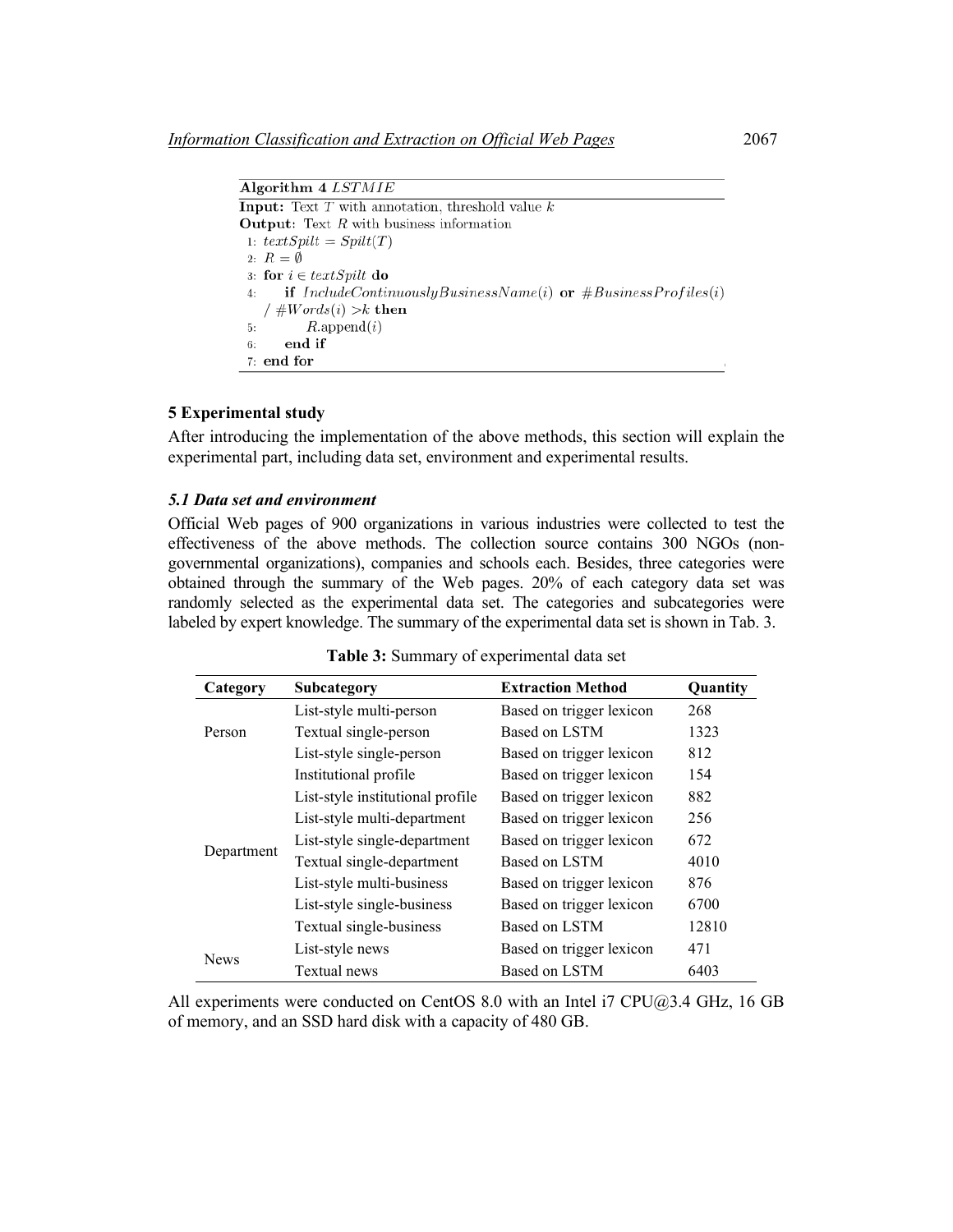### *5.2 Information classification on official Web pages*

In this experiment, three structural and six content features of official Web pages were summarized. The training data set was obtained by randomly selecting 80% of the experimental data set, meanwhile the remaining part formed the test set.

### *5.2.1 Selection of classification models*

The BP neural network model, C4.5 decision tree and SVM algorithm were applied to construct the classification model by using the same training data and the features mentioned above. The comparison results of the classification performance of the three models are shown in Fig. 5. With relatively high accuracy, recall and *F*-measure value for the official Web page classification, the SVM model is chosen to make the classification model according to the comparison analysis.



**Figure 5:** Comparative performance of classification models

### *5.2.2 Comparative analysis of indicator performance*

After selecting SVM as the classification model, the proposed features were applied to process the information. The indicator performance comparison was made for scenarios that consider all proposed features, without any feature, the baseline method *EMSS* and *ONBC*. As shown in Tab. 4, all nine features have positive effects on Web classification, which proves the rationality. Besides, it is noteworthy that the accuracy decreases more when feature *MPV*, *MDP*, *NSW* and *CPB* are missing. The classification effect of Web pages is significantly reduced when the feature *CPB* is lacking. Compared with the baseline methods, the proposed method performs better in terms of parameter performance and time cost.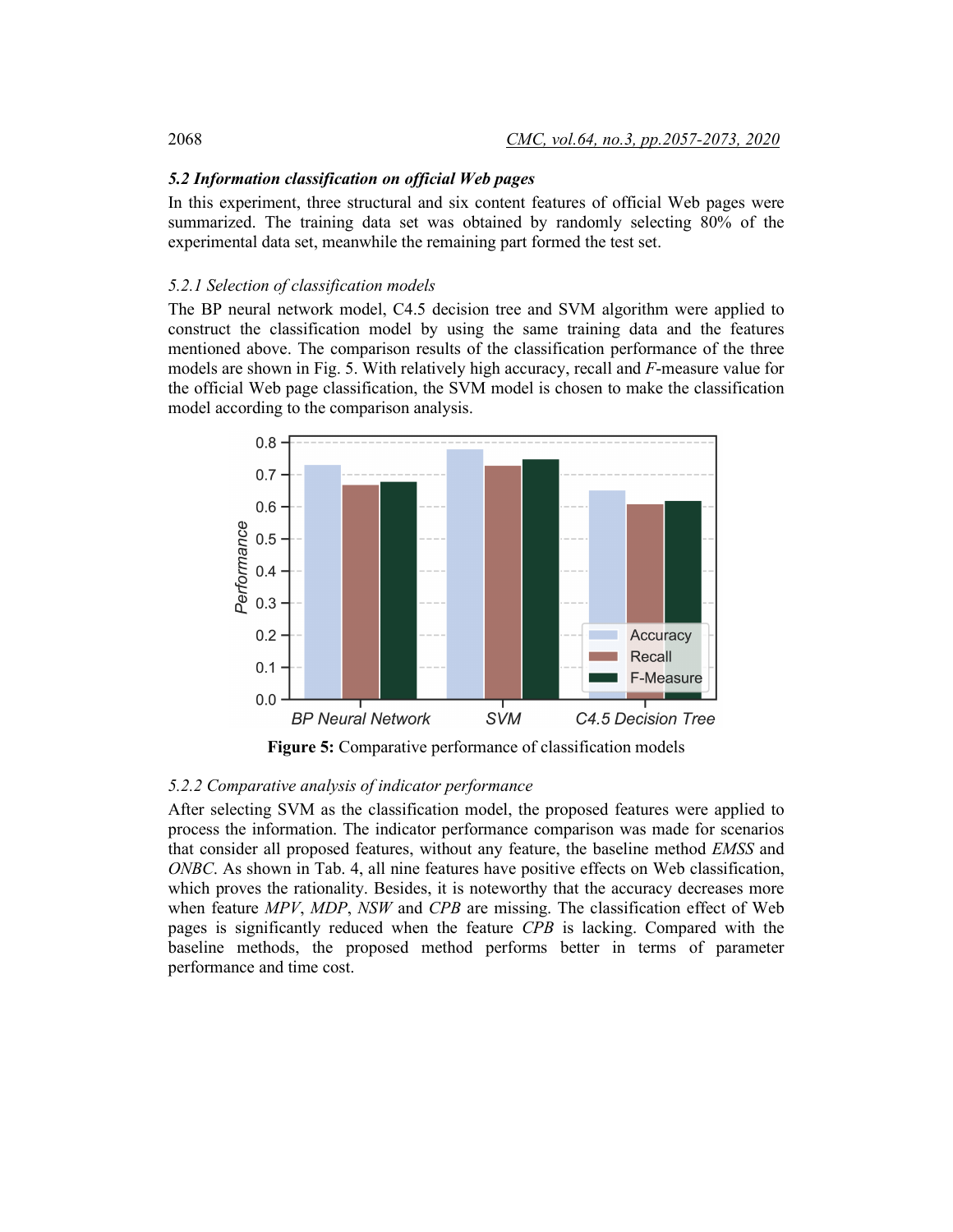| Feature            | <b>TP</b> Rate | <b>FP</b> Rate | <b>Precision</b> | Recall | <i>F</i> -Measure | <b>Time Cost per</b><br><b>Thousand Pages</b> |
|--------------------|----------------|----------------|------------------|--------|-------------------|-----------------------------------------------|
| All Features       | 0.831          | 0.062          | 0.821            | 0.832  | 0.826             | 57.986                                        |
| EMSS               | 0.736          | 0.066          | 0.711            | 0.729  | 0.716             | 73.379                                        |
| <i>ONBC</i>        | 0.782          | 0.065          | 0.764            | 0.752  | 0.776             | 62.233                                        |
| Without MPV        | 0.523          | 0.241          | 0.476            | 0.517  | 0.496             | $\overline{\phantom{0}}$                      |
| Without MDP        | 0.625          | 0.125          | 0.519            | 0.552  | 0.338             | -                                             |
| Without NSW        | 0.541          | 0.170          | 0.483            | 0.523  | 0.502             | -                                             |
| Without CPP        | 0.690          | 0.107          | 0.633            | 0.674  | 0.653             | -                                             |
| <i>Without NSP</i> | 0.724          | 0.097          | 0.667            | 0.684  | 0.675             | $\overline{\phantom{0}}$                      |
| Without NNI        | 0.618          | 0.165          | 0.529            | 0.578  | 0.552             | -                                             |
| Without CPD        | 0.730          | 0.083          | 0.694            | 0.725  | 0.709             | $\overline{\phantom{0}}$                      |
| Without NSD        | 0.758          | 0.075          | 0.707            | 0.738  | 0.722             | -                                             |
| <i>Without CPB</i> | 0.548          | 0.205          | 0.493            | 0.528  | 0.510             | $\overline{\phantom{0}}$                      |

**Table 4:** Indicator performance with proposed features and baselines

### *5.3 Information extraction on official Web pages*

The official Web pages have been divided into personal, departmental and business information after classification. In this experiment, two proposed methods were applied in extraction according to the text length. We applied *TRIE* to personal and departmental information and *LSTMIE* to business information. The method *ERSP* and *ClusTex* were applied as the baselines.

#### *5.3.1 Analysis of personal information extraction*

As shown in Fig. 6A), *TRIE* performs slightly better than the baseline methods in most categories. However, in terms of the extraction of personal names, the accuracy of *TRIE* performs slightly worse than the baseline methods. The reason is that some official Web pages of organizations do not contain the name in trigger lexicon, which causes a slight loss. Compared with the baseline method *ERSP* and *ClusTex*, *TRIE* performs better in dealing with personal information.



**Figure 6:** Accuracy performance of *TRIE*, *LSTMIE* and the baseline methods

#### *5.3.2 Analysis of departmental information extraction*

As shown in Fig. 6B), the accuracy of the four categories of information extraction performs higher than the baseline methods, which proves the effectiveness of algorithm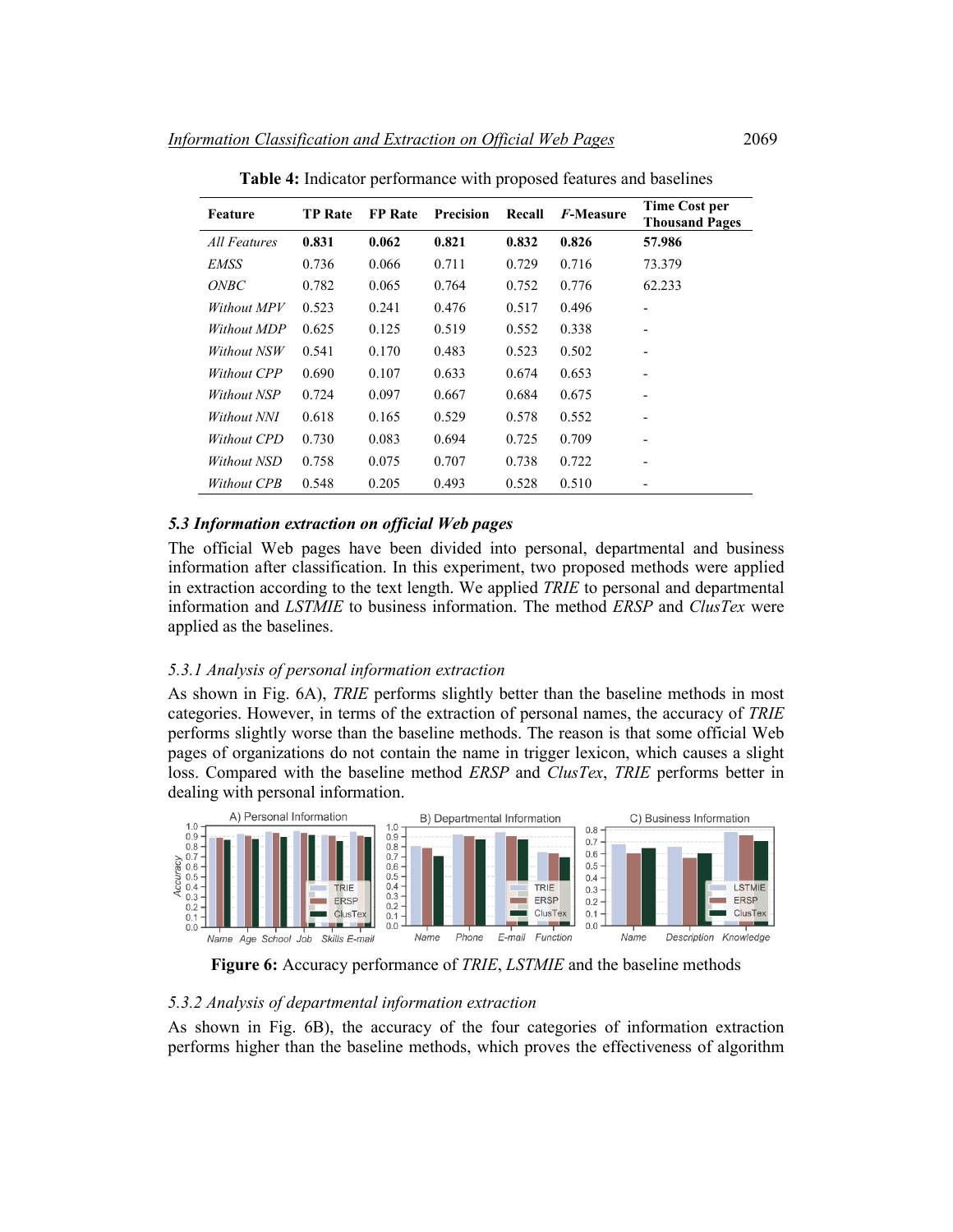*TRIE*. It is noteworthy that the two methods of extracting function and name information perform poorly. Therefore, the reason for the low accuracy of departmental names is that there exist no trigger words in the official Web pages of organizations. Besides, the accuracy performs poor because the information style of the departmental function is flexible. It brings challenges to cover all cases with extraction rules.

## *5.3.3 Analysis of business information extraction*

The LSTM model was trained with labeled text containing business information. After obtaining the model, the other non-labeled text was processed, and the business information extraction was completed. The accuracy of the extraction results shown in Fig. 6C) was compared according to three types of information. In the extraction of business information, the accuracy of *LSTMIE* performs higher than that of the baseline methods. Compared with the baseline method, *LSTMIE* has better performance in dealing with the official organizational Web pages information with flexible forms, various changes and low similarity between Web pages.

### *5.3.4 Analysis of three types of organizations*

By applying *TRIE* and *LSTMIE*, the information was extracted from the Web pages of schools, NGOs, and companies in the experimental data set. As shown in Fig. 7, the accuracy performance of three types of organizations in different information categories is consistent. The reason why schools perform better is that their organizational structure is relatively fixed. In contrast, NGOs are slightly obscure in introducing their personal and business information.



**Figure 7:** Accuracy performance of three types of organizations

# *5.3.5 Efficiency of the proposed TRIE and LSTMIE*

*TRIE* and *LSTMIE* have achieved excellent accuracy in the experimental data set. To evaluate the efficiency of our methods, *ERSP* and *ClusTex* were applied in the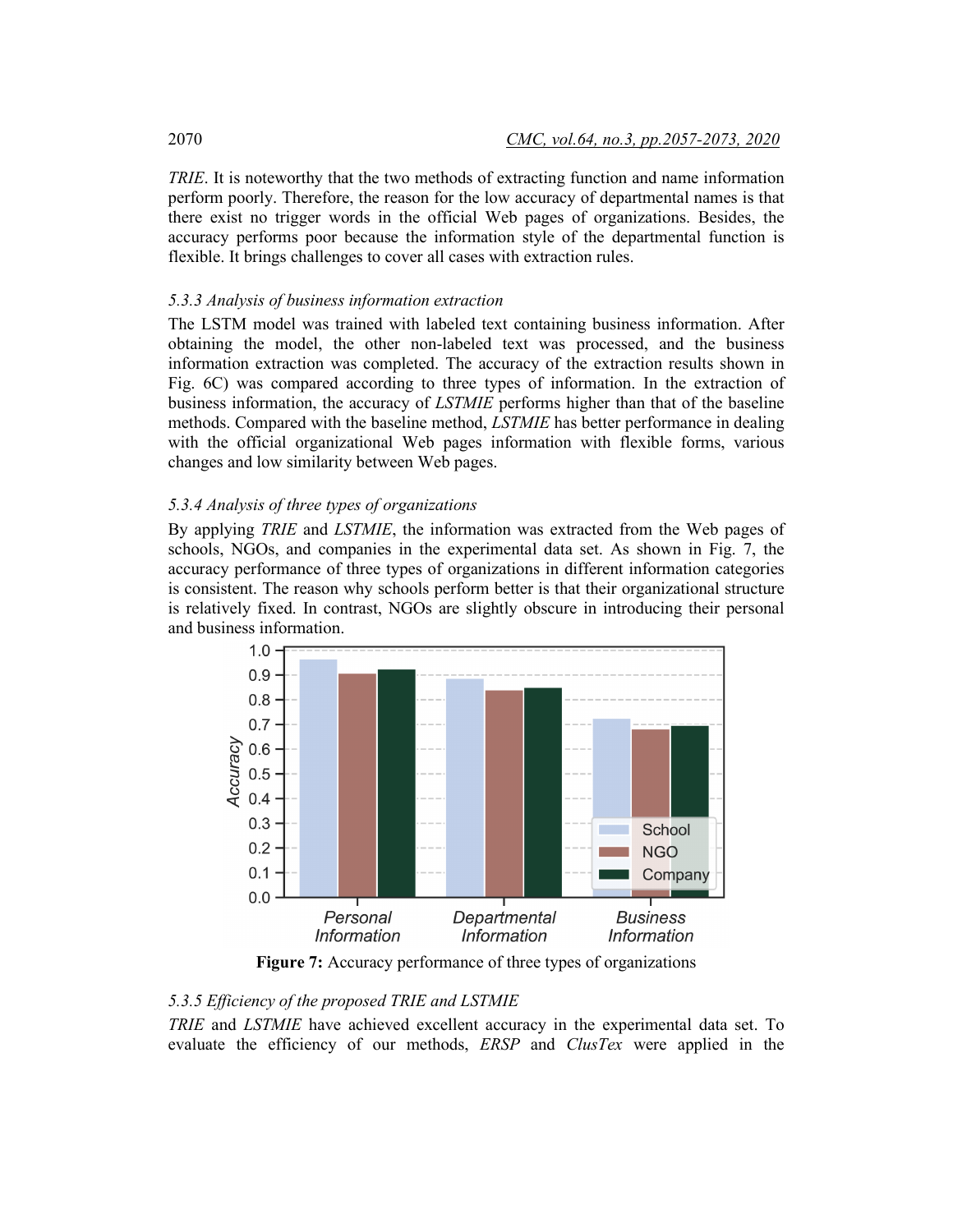experiment. Fig. 8 shows the results of the comparative efficiency experiment. It can be observed that *TRIE* and *LSTMIE* have the advantage of efficiency cost in the processing of data sets of various categories of the same size.



**Figure 8:** Efficiency of *TRIE*, *LSTMIE* and the baseline methods

### **6 Discussion and conclusion**

It can be observed that the proposed method shows the characteristics in the experiments as follows:

1) The proposed structural and content features pay more attention to the intuitive representation of the active information blocks, prove the effectiveness, and improve the performance of Web classification.

2) The comparison with the baseline algorithm proves the validity of the selected classification model and features.

3) Collaboration between *TRIE* and *LSTMIE* can be applied to extract attributes of the classified information from types of organizations. Compared with existing works, the proposed method has achieved better classification and extraction performance in official Web pages of organizations.

In this paper, we have proposed the information classification and extraction method for the official Web pages of organizations. After locating the active information blocks of Web pages, the content and structural features were summarized. The specific method was applied to construct the model to classify the Web pages. Two extraction methods were proposed for types of Web information, which are respectively based on trigger lexicon and LSTM. Experiments showed that our method performs better than existing methods in terms of effectiveness and efficiency.

In the future, it is necessary to expand the size of the trigger lexicon and reduce costs with parallelization. The focus will also be placed on further enhancing efficiency and discovering more stable features.

**Funding Statement:** This work was supported by the National Key Research and Development Program of China (Nos. 2016QY03D0501, 2017YFB0803300), the National Natural Science Foundation of China (Nos. 61601146, 61732022) and Sichuan Science and Technology Program (No. 2019YFSY0049).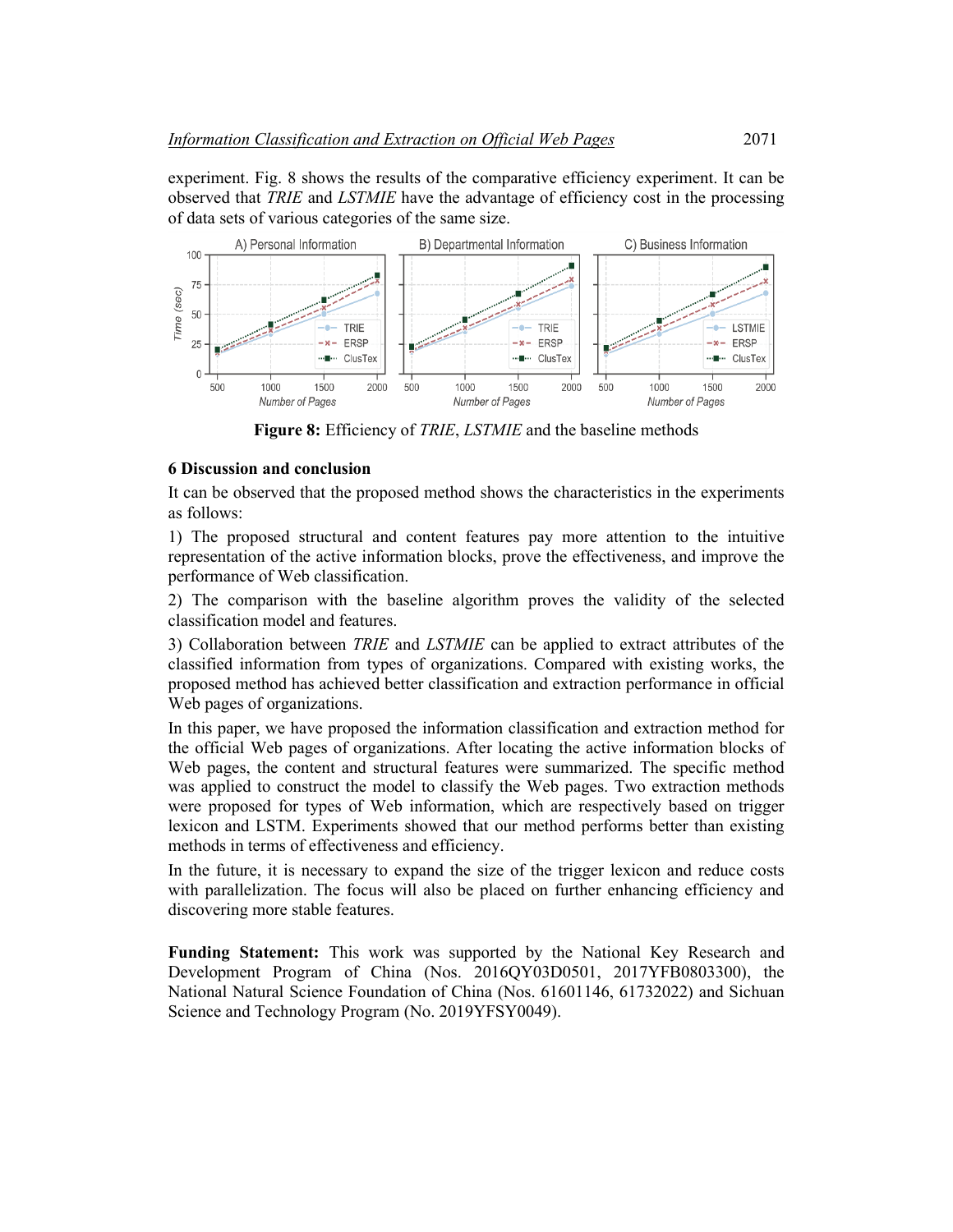**Conflicts of Interest:** The authors declare that they have no conflicts of interest to report regarding the present study.

### **References**

**Ashraf, F.; Özyer, T.; Alhajj, R.** (2008): Employing clustering techniques for automatic information extraction from HTML documents. *IEEE Transactions on Systems, Man, and Cybernetics*, vol. 38, no. 5, pp. 660-673.

**Gautam, J.; Kumar, E.** (2013): An integrated and improved approach to terms weighting in text classification. *International Journal of Computer Science Issues*, vol. 10, no. 1, pp. 310-314.

**Gong, D.; Wang, D. Z.; Peng, Y.** (2017): Multimodal learning for Web information extraction. *The 25th ACM International Conference on Multimedia*, pp. 288-296.

**Hashemi, M.** (2020): Web page classification: a survey of perspectives, gaps, and future directions. *Multimedia Tools and Applications*, pp. 1-25.

**Hernández, I.; Rivero, C. R.; Ruiz, D.; Corchuelo, R.** (2014): CALA: an unsupervised URL-based Web page classification system. *Knowledge Based Systems*, vol. 57, pp. 168-180.

**Hochreiter, S.; Schmidhuber, J.** (1997). Long short-term memory. *Neural Computation*, vol. 9, no. 8, pp. 1735-1780.

**Li, C.** (2012): *Adaptive Web Information Extraction Method Research Based on Ontology (PhD Thesis)*. University of Science and Technology of China.

**Li, J.; Jiang, G.; Xu, A.; Wang, Y.** (2017): The automatic extraction of Web information based on regular expression. *Journal of Software*, vol. 12, pp. 180-188.

**Onan, A.** (2016): Classifier and feature set ensembles for Web page classification. *Journal of Information Science*, vol. 42, no. 2, pp. 150-165.

**Pasternack, J.; Roth, D.** (2009): Extracting article text from the Web with maximum subsequence segmentation. *Proceedings of the 18th International Conference on World Wide Web*, pp. 971-980.

**Saleh, A. I.; Abulwafa, A. E.; Al Rahmawy, M. F.** (2017): A Web page distillation strategy for efficient focused crawling based on optimized Naïve Bayes (ONB) classifier. *Applied Soft Computing*, vol. 53, pp. 181-204.

**Saleh, A. I.; Rahmawy, M. F. A.; Abulwafa, A. E.** (2017): A semantic based Web page classification strategy using multi-layered domain ontology. *World Wide Web*, vol. 20, no. 5, pp. 939-993.

**Thamviset, W.; Wongthanavasu, S.** (2014): Information extraction for deep Web using repetitive subject pattern. *World Wide Web*, vol. 17, no. 5, pp. 1109-1139.

**Vigneshwari, S.; Aramudhan, M.** (2015): Web information extraction on multiple ontologies based on concept relationships upon training the user profiles. *International Conference on Artificial Intelligence and Evolutionary Algorithms in Engineering Systems*, pp. 1-8.